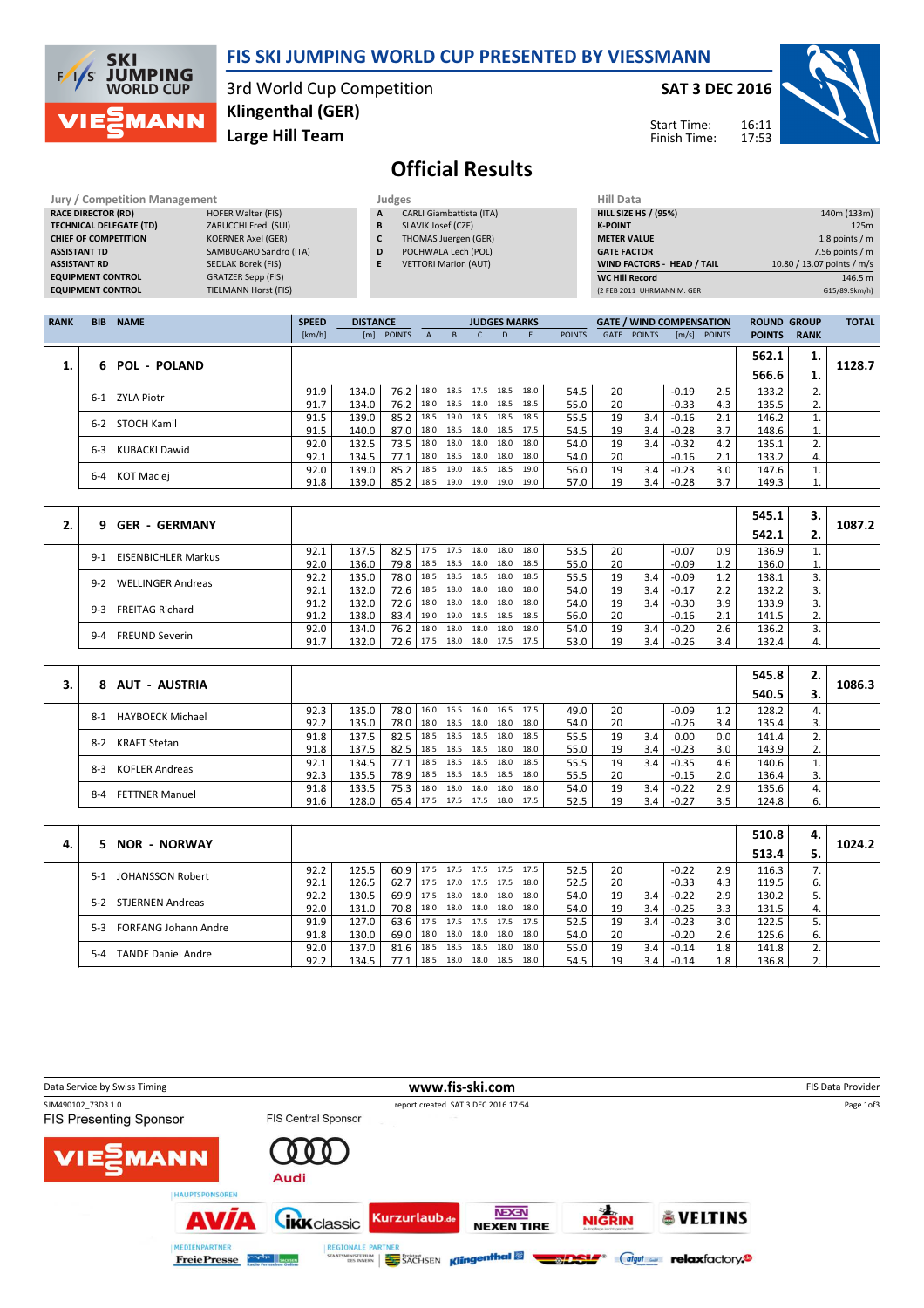

### FIS SKI JUMPING WORLD CUP PRESENTED BY VIESSMANN

3rd World Cup Competition Large Hill Team Klingenthal (GER)

SAT 3 DEC 2016

Start Time: Finish Time:



## Official Results

| <b>RANK</b> | <b>BIB</b> | <b>NAME</b>        | <b>SPEED</b> | <b>DISTANCE</b> |               |      | <b>JUDGES MARKS</b>      |                |    |      |               | <b>GATE / WIND COMPENSATION</b> |               |                     | <b>ROUND GROUP</b> |               | <b>TOTAL</b> |        |
|-------------|------------|--------------------|--------------|-----------------|---------------|------|--------------------------|----------------|----|------|---------------|---------------------------------|---------------|---------------------|--------------------|---------------|--------------|--------|
|             |            |                    | [km/h]       | [m]             | <b>POINTS</b> | A    | B.                       |                | D. |      | <b>POINTS</b> | GATE                            | <b>POINTS</b> | $\lceil m/s \rceil$ | <b>POINTS</b>      | <b>POINTS</b> | <b>RANK</b>  |        |
|             |            |                    |              |                 |               |      |                          |                |    |      |               |                                 |               |                     |                    |               |              |        |
|             |            |                    |              |                 |               |      |                          |                |    |      |               |                                 |               |                     |                    | 490.6         | 6.           |        |
| 5.          |            | SLO - SLOVENIA     |              |                 |               |      |                          |                |    |      |               |                                 |               |                     |                    | 522.8         | 4.           | 1013.4 |
|             | 7-1        | <b>TEPES Jurij</b> | 92.1         | 131.0           | 70.8          | 18.5 |                          | 18.0 18.0 18.0 |    | 18.0 | 54.0          | 20                              |               | $-0.16$             | 2.1                | 126.9         | 6.           |        |
|             |            |                    | 92.1         | 130.5           | 69.9          | 18.5 | 18.0                     | 18.0 17.5      |    | 18.0 | 54.0          | 20                              |               | $-0.27$             | 3.5                | 127.4         | 4.           |        |
|             | $7-2$      | HVALA Jaka         | 91.9         | 121.5           | 53.7          |      | 17.0 17.0 17.5 17.0 17.0 |                |    |      | 51.0          | 19                              | 3.4           | $-0.17$             | 2.2                | 110.3         | 8.           |        |
|             |            |                    | 91.7         | 120.5           | 51.9          |      | 16.5 17.0 17.5 17.5      |                |    | 17.0 | 51.5          | 19                              | 3.4           | $-0.16$             | 2.1                | 108.9         | 8.           |        |
|             | 7-3        | <b>PREVC Domen</b> | 91.5         | 125.0           | 60.0          |      | 17.5 17.0 17.5 18.0 17.5 |                |    |      | 52.5          | 19                              | 3.4           | $-0.30$             | 3.9                | 119.8         | 7.           |        |
|             |            |                    | 91.9         | 145.0           | 96.0          | 19.0 | 18.5                     | 18.0 18.5      |    | 18.0 | 55.0          | 20                              |               | $-0.23$             | 3.0                | 154.0         | 1.           |        |
|             |            |                    | 91.4         | 133.5           | 75.3          | 17.5 | 17.0 16.5 18.0 17.0      |                |    |      | 51.5          | 19                              | 3.4           | $-0.26$             | 3.4                | 133.6         | 5.           |        |
|             | $7 - 4$    | <b>PREVC Peter</b> | 91.5         | 132.0           | 72.6          |      | 18.0 18.5 18.0 18.0 18.0 |                |    |      | 54.0          | 19                              | 3.4           | $-0.19$             | 2.5                | 132.5         | 3.           |        |
|             |            |                    |              |                 |               |      |                          |                |    |      |               |                                 |               |                     |                    |               |              |        |

|    |                                 |      |       |                                 |                                 |      |           |                     |      |      |    |     |         |     | 506.1 |     |       |
|----|---------------------------------|------|-------|---------------------------------|---------------------------------|------|-----------|---------------------|------|------|----|-----|---------|-----|-------|-----|-------|
| 6. | 2 CZE - CZECH REPUBLIC          |      |       |                                 |                                 |      |           |                     |      |      |    |     |         |     | 481.0 | . . | 987.1 |
|    | STURSA Vojtech<br>$2 - 1$       | 91.6 | 132.0 | 72.6 18.0                       |                                 |      |           | 18.0 18.0 18.0      | 18.0 | 54.0 | 20 |     | $-0.11$ | 1.4 | 128.0 |     |       |
|    |                                 | 91.4 | 130.0 | 69.0   17.5 17.5                |                                 |      | 18.0 17.5 |                     | 18.0 | 53.0 | 20 |     | $-0.10$ | 1.3 | 123.3 | 5.  |       |
|    | <b>VANCURA Tomas</b><br>$2 - 2$ | 91.0 | 132.5 | 73.5   18.0                     |                                 | 18.5 |           | 18.0 18.0           | 18.0 | 54.0 | 19 | 3.4 | $-0.15$ | 2.0 | 132.9 |     |       |
|    |                                 | 91.1 | 126.0 | 61.8   17.5 17.5 17.5 17.5 17.5 |                                 |      |           |                     |      | 52.5 | 19 | 3.4 | $-0.15$ | 2.0 | 119.7 |     |       |
|    | <b>HLAVA Lukas</b><br>$2 - 3$   | 91.4 | 124.0 | 58.2                            | 17.0                            |      |           | 17.0 17.5 17.5 17.0 |      | 51.5 | 19 | 3.4 | $-0.11$ | 1.4 | 114.5 |     |       |
|    |                                 | 91.4 | 125.5 | 60.9   17.0 17.5 17.0 17.5 17.5 |                                 |      |           |                     |      | 52.0 | 20 |     | $-0.13$ |     | 114.6 |     |       |
|    | KOUDELKA Roman<br>$2 - 4$       | 91.8 | 130.5 | 69.9                            | 18.0                            | 18.0 |           | 18.0 18.0           | 18.0 | 54.0 | 19 | 3.4 | $-0.26$ | 3.4 | 130.7 | 6.  |       |
|    |                                 | 91.5 | 127.5 |                                 | 64.5   17.5 17.5 17.0 17.5 17.5 |      |           |                     |      | 52.5 | 19 | 3.4 | $-0.23$ | 3.0 | 123.4 |     |       |

| 4 JPN - JAPAN      |      |       |               |                                 |      |                |      |      |    |     |         |     | 475.2 | 7.   |       |
|--------------------|------|-------|---------------|---------------------------------|------|----------------|------|------|----|-----|---------|-----|-------|------|-------|
|                    |      |       |               |                                 |      |                |      |      |    |     |         |     | 486.1 | - 6. | 961.3 |
| 4-1 TAKEUCHI Taku  | 92.0 | 125.5 |               | 60.9   17.0 17.0 17.5 17.5 17.0 |      |                |      | 51.5 | 20 |     | $-0.23$ | 3.0 | 115.4 | 8.   |       |
|                    | 91.7 | 126.5 |               | 62.7   17.0 17.0 17.5 17.5 17.5 |      |                |      | 52.0 | 20 |     | $-0.19$ | 2.5 | 117.2 | 7.   |       |
| 4-2 SAKUYAMA Kento | 91.7 | 125.0 | $60.0$   16.5 |                                 | 16.0 | 17.0 16.0      | 16.5 | 49.0 | 19 | 3.4 | $-0.15$ | 2.0 | 114.4 |      |       |
|                    | 91.6 | 122.5 |               | 55.5   17.0 16.5 17.0 17.0 17.0 |      |                |      | 51.0 | 19 | 3.4 | $-0.22$ | 2.9 | 112.8 | 7.   |       |
| 4-3 KASAI Noriaki  | 91.2 | 129.0 | $67.2$   17.0 |                                 | 17.5 | 17.5 17.5 17.5 |      | 52.5 | 19 | 3.4 | $-0.21$ | 2.7 | 125.8 |      |       |
|                    | 91.4 | 132.0 |               | 72.6   17.5 17.5 18.0 18.0      |      |                | 18.0 | 53.5 | 20 |     | $-0.28$ | 3.7 | 129.8 |      |       |
| 4-4 ITO Daiki      | 91.7 | 127.0 | $63.6$   17.5 |                                 |      | 17.5 17.5 17.5 | 18.0 | 52.5 | 19 | 3.4 | $-0.01$ | 0.1 | 119.6 | 8.   |       |
|                    | 91.5 | 128.0 | $65.4$   18.0 |                                 |      | 17.5 18.0 18.0 | 18.0 | 54.0 | 19 | 3.4 | $-0.27$ | 3.5 | 126.3 | 5.   |       |

|    |                            |      |       |                               |      |  |                     |      |      |    |     |         |        | 459.6 | 8. |       |
|----|----------------------------|------|-------|-------------------------------|------|--|---------------------|------|------|----|-----|---------|--------|-------|----|-------|
| 8. | 1 SUI - SWITZERLAND        |      |       |                               |      |  |                     |      |      |    |     |         |        | 422.6 |    | 882.2 |
|    | PEIER Killian<br>$1 - 1$   | 91.8 | 123.0 | 56.4 17.0 17.0 17.0 17.0 17.0 |      |  |                     |      | 51.0 | 20 |     | $-0.21$ | 2.7    | 110.1 |    |       |
|    |                            | 91.7 | 113.0 | 38.4   16.5 16.5 16.5 17.0    |      |  |                     | 16.0 | 49.5 | 20 |     | $-0.30$ | 3.9    | 91.8  | 8. |       |
|    | KARLEN Gabriel<br>$1 - 2$  | 91.2 | 125.0 | $60.0$   17.5                 |      |  | 17.0 17.5 17.5 17.0 |      | 52.0 | 19 | 3.4 | $-0.14$ | 1.8    | 117.2 |    |       |
|    |                            | 91.1 | 123.5 | 57.3 17.0                     |      |  | 17.0 17.5 17.5 17.0 |      | 51.5 | 19 | 3.4 | $-0.24$ | 3.1    | 115.3 | ь. |       |
|    | $1 - 3$                    | 91.3 | 125.5 | 60.9                          | 17.0 |  | 17.0 17.0 17.0 17.0 |      | 51.0 | 19 | 3.4 | $-0.12$ | 1.6    | 116.9 |    |       |
|    | DESCHWANDEN Gregor         | 91.4 | 123.0 | 56.4                          | 17.0 |  | 17.0 17.0 17.0 17.0 |      | 51.0 | 20 |     | 0.01    | $-0.1$ | 107.3 |    |       |
|    | <b>AMMANN Simon</b><br>1-4 | 91.5 | 124.5 | 59.1                          | 16.5 |  | 16.5 17.0 16.5      | 16.0 | 49.5 | 19 | 3.4 | $-0.26$ | 3.4    | 115.4 |    |       |
|    |                            | 91.1 | 121.5 | 53.7                          | 16.0 |  | 16.5 16.5 16.0      | 16.0 | 48.5 | 19 | 3.4 | $-0.20$ | 2.6    | 108.2 | 8. |       |

### not qualified for 2nd round

| <b>RUS</b><br>- RUSSIAN FEDERATION          |      |       |               |                          |           |           |                     |      |      |    |     |         |            | 459.1 | 459.1 |
|---------------------------------------------|------|-------|---------------|--------------------------|-----------|-----------|---------------------|------|------|----|-----|---------|------------|-------|-------|
| <b>KORNILOV Denis</b><br>$3-1$              | 91.7 | 133.5 | $75.3$        | 17.5 17.5 17.5 17.5 17.5 |           |           |                     |      | 52.5 | 20 |     | $-0.19$ | າ ເ<br>د.ء | 130.3 |       |
| <b>TROFIMOV Roman Sergeevich</b><br>$3 - 2$ | 91.5 | 109.0 | $31.2$   16.5 |                          | 16.0      | 16.5 16.0 |                     | 15.5 | 48.5 | 19 | 3.4 | $-0.12$ |            | 84.7  |       |
| <b>VASSILIEV Dimitry</b><br>$3 - 3$         | 92.0 | 127.5 | 64.5          | 17.5                     |           |           | 17.0 17.0 17.5 17.5 |      | 52.0 |    | 3.4 | $-0.15$ | 2.0        | 121.9 |       |
| KLIMOV Evgeniy<br>$3 - 4$                   | 91.8 | 127.0 | 63.6          | 17.5                     | 17.0 17.5 |           | 18.0                | 17.5 | 52.5 | ۱۵ | 3.4 | $-0.21$ | 77<br>د.ء  | 122.2 |       |